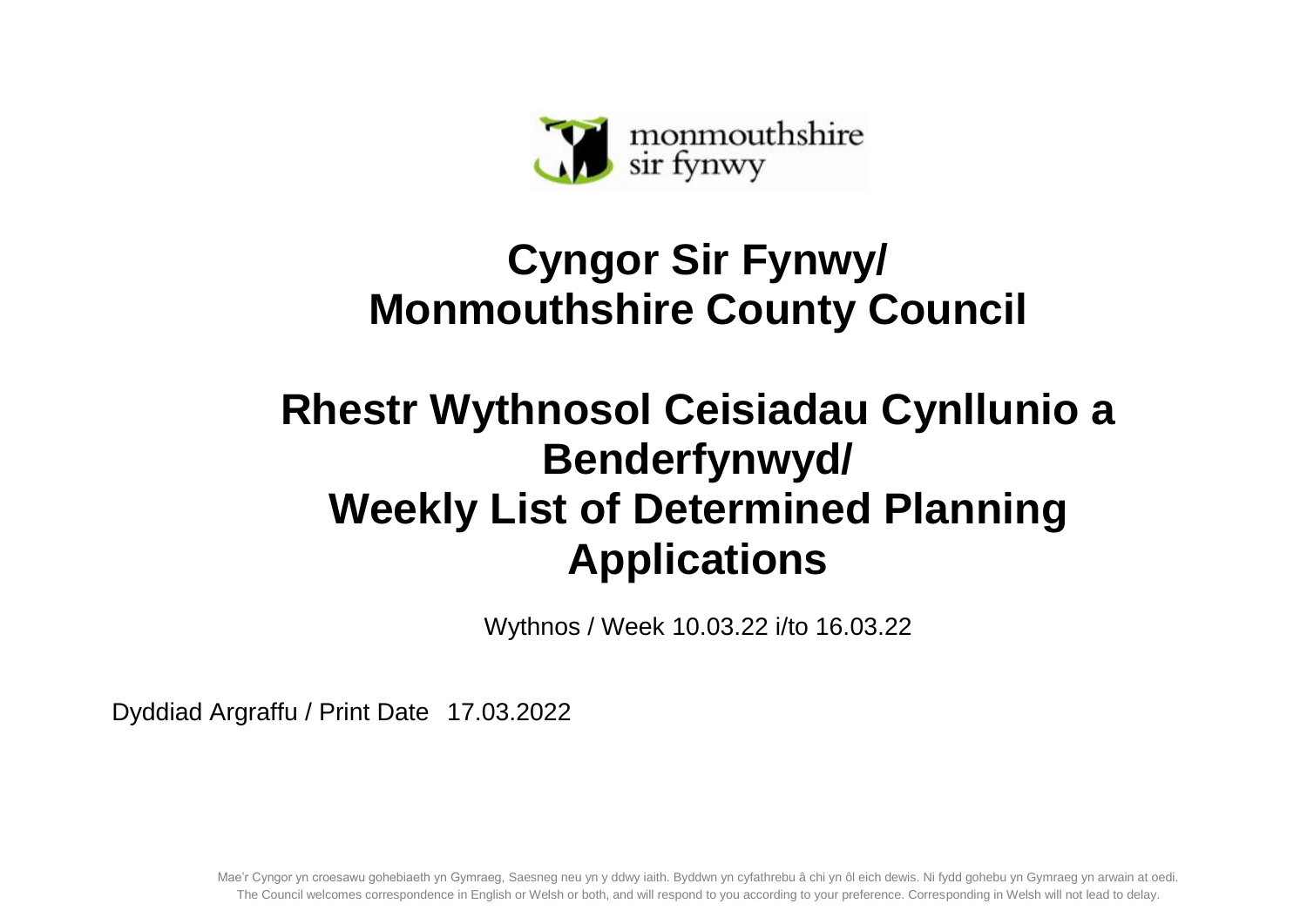| Ward/Ward                                                                                                          | <b>Rhif Cais/</b><br><b>Application</b><br><b>Number</b> | Disgrifia d o'r<br>Datblygiad/<br><b>Development</b><br><b>Description</b>                                                                                                                                                                                | <b>Cyfeiriad Safle/</b><br><b>Site Address</b>                                                                         | Penderfyniad/<br><b>Decision</b> | Dyddiad y<br>Penderfyniad/<br><b>Decision Date</b> | <b>Lefel Penderfyniad/</b><br><b>Decision Level</b> |
|--------------------------------------------------------------------------------------------------------------------|----------------------------------------------------------|-----------------------------------------------------------------------------------------------------------------------------------------------------------------------------------------------------------------------------------------------------------|------------------------------------------------------------------------------------------------------------------------|----------------------------------|----------------------------------------------------|-----------------------------------------------------|
| <b>Priory</b><br>Plwyf/ Parish:<br>Abergavenny<br><b>Town Council</b>                                              | DM/2021/02042                                            | Proposed alterations and<br>extensions to existing<br>private semi-detached<br>dwelling comprising a<br>replacement garage two<br>storey extension to side<br>and replacement single<br>storey extension to rear<br>with retained access and<br>services. | 5 Park Close<br>Abergavenny<br>Monmouthshire<br>NP75SU                                                                 | Approve                          | 15.03.2022                                         | <b>Delegated Officer</b>                            |
| <b>Mardy</b><br>Plwyf/ Parish:<br>Llantilio<br>Pertholey<br>Community<br>Council                                   | DM/2021/01255                                            | Proposed single storey<br>orangery with associated<br>external works and<br>adjustments to proposed<br>single storey rear<br>extension following<br>consent DM/2020/01019.                                                                                | <b>Tredilion Park</b><br><b>Tredillon Road</b><br><b>Llantilio Pertholey</b><br>Abergavenny<br>Monmouthshire<br>NP78BB | Approve                          | 10.03.2022                                         | <b>Delegated Officer</b>                            |
| <b>Llantilio</b><br><b>Crossenny</b><br>Plwyf/ Parish:<br>Llangattock<br><b>Vibon Avel</b><br>Community<br>Council | DM/2021/01825                                            | Variation of condition no.<br>1 of planning consent<br>DC/2016/01386, to allow<br>an additional 5 years for<br>works to commence.                                                                                                                         | <b>Hazel Cottage</b><br>Maypole<br>Monmouth<br><b>NP25 5QH</b>                                                         | Application<br>Withdrawn         | 10.03.2022                                         | <b>Delegated Officer</b>                            |
| Overmonnow<br>Plwyf/ Parish:<br>Monmouth<br><b>Town Council</b>                                                    | DM/2021/01878                                            | Installation of through<br>floor lift.                                                                                                                                                                                                                    | 20 Drybridge Street<br>Monmouth<br>Monmouthshire<br><b>NP25 5AD</b>                                                    | Approve                          | 15.03.2022                                         | <b>Delegated Officer</b>                            |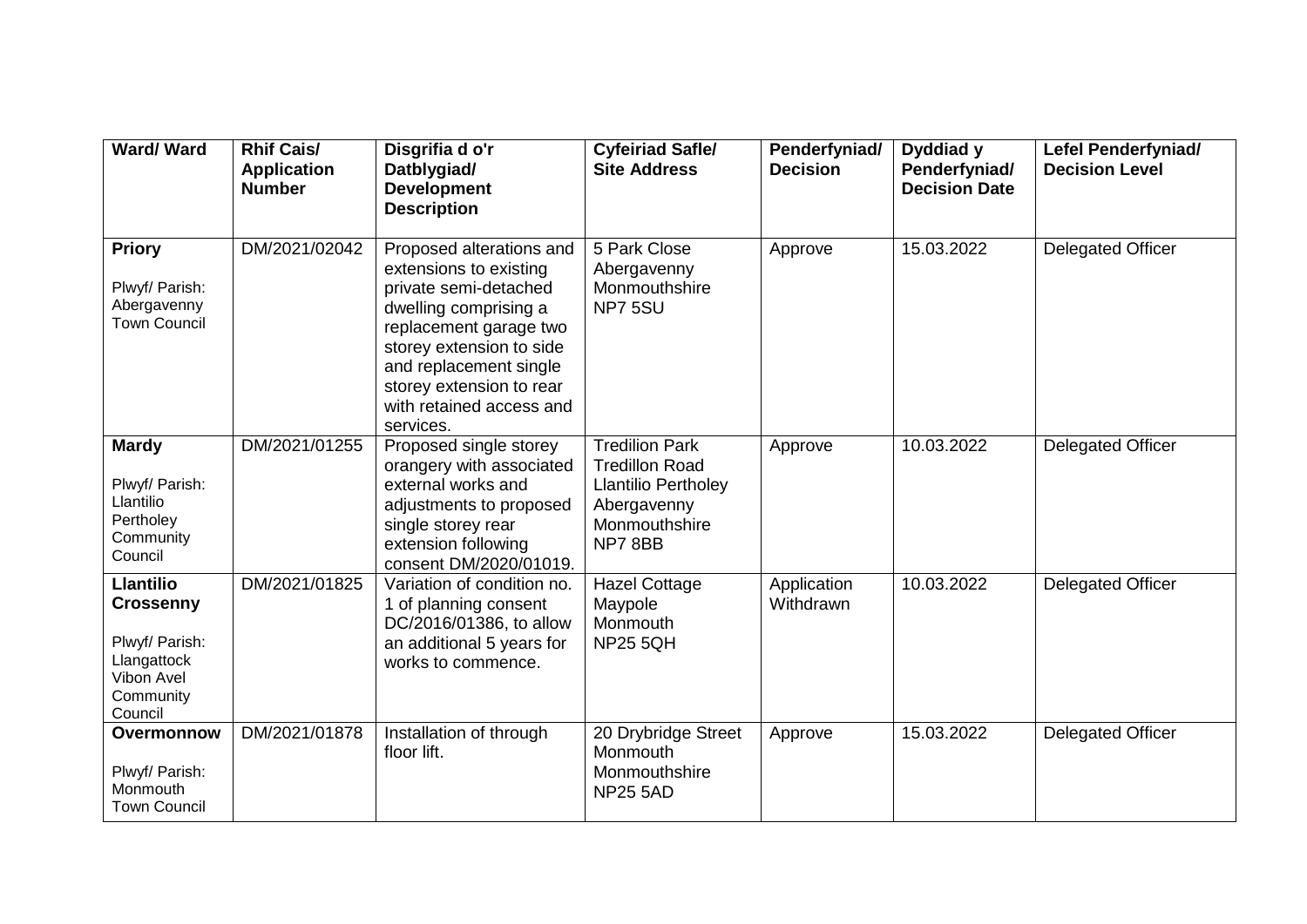| <b>Llanover</b><br>Plwyf/ Parish:<br>Llanarth<br>Community<br>Council                | DM/2021/01327 | Erection of a general<br>purpose agricultural<br>building.                                          | Argoed Farm<br>Pit-wern-yr-heolydd<br><b>Great Oak</b><br><b>Bryngwyn</b><br><b>Usk</b><br>Monmouthshire<br><b>NP15 2DN</b> | Approve                  | 11.03.2022 | Delegated Officer        |
|--------------------------------------------------------------------------------------|---------------|-----------------------------------------------------------------------------------------------------|-----------------------------------------------------------------------------------------------------------------------------|--------------------------|------------|--------------------------|
| <b>Mitchel Troy</b><br>Plwyf/ Parish:<br><b>Mitchel Troy</b><br>Community<br>Council | DM/2021/00498 | Construction of detached<br>garden room for use as<br>home gym.                                     | <b>Braeside</b><br>Common Road<br><b>Mitchel Troy</b><br>Monmouth<br>Monmouthshire<br><b>NP25 4JG</b>                       | Approve                  | 14.03.2022 | Delegated Officer        |
| <b>Mitchel Troy</b><br>Plwyf/ Parish:<br><b>Mitchel Troy</b><br>Community<br>Council | DM/2021/01673 | Conversion of<br>outbuilding into self-<br>contained annex for<br>ancillary<br>accommodation.       | Long Barn<br>Church Farm<br>Perth-hir Road<br>Cwmcarvan<br>Monmouth<br>Monmouthshire<br><b>NP25 4JP</b>                     | Approve                  | 15.03.2022 | Delegated Officer        |
| <b>Goytre Fawr</b><br>Plwyf/ Parish:<br>Goetre Fawr<br>Community<br>Council          | DM/2022/00308 | Proposed side and rear<br>extension creating a<br>larger kitchen/dining,<br>home office and garage. | 8 Millbrook Place<br><b>Berthon Road</b><br><b>Little Mill</b><br>Pontypool<br>Monmouthshire<br>NP4 0HN                     | Application<br>Withdrawn | 14.03.2022 | Delegated Officer        |
| <b>Llanbadoc</b><br>Plwyf/ Parish:<br>Llanbadoc<br>Community<br>Council              | DM/2022/00084 | Proposed two storey<br>extension to existing<br>dwelling.                                           | Mill View Cottage<br>Prioress Mill Lane<br>Rhadyr<br>Llanbadoc<br>Monmouthshire<br><b>NP15 1PU</b>                          | Refuse                   | 14.03.2022 | <b>Delegated Officer</b> |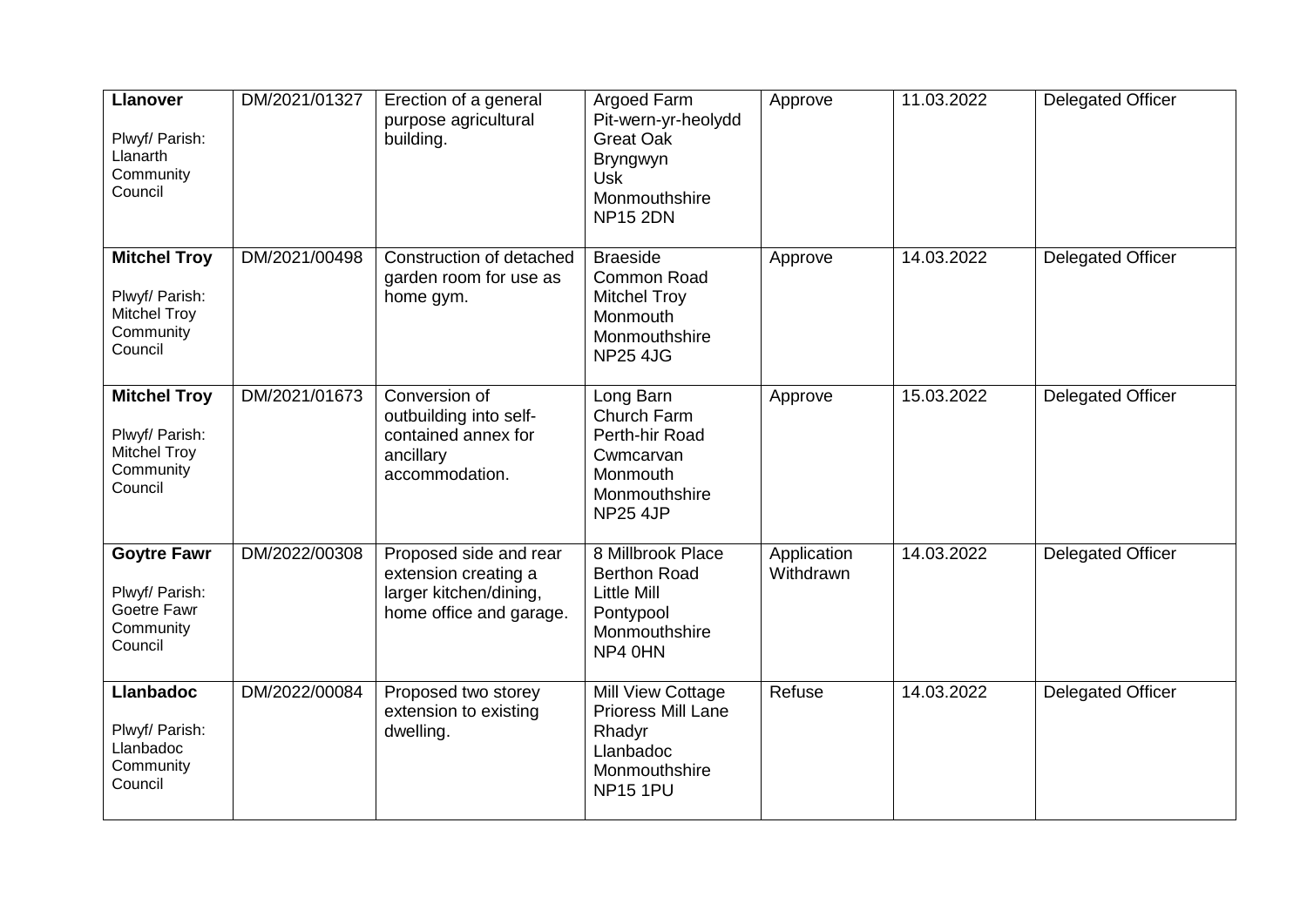| <b>Trellech</b><br><b>United</b><br>Plwyf/ Parish:<br><b>Trellech United</b><br>Community<br>Council | DM/2022/00136 | Removal of existing<br>conservatory and<br>erection of single storey<br>flat roof extension, with<br>terrace above.                                                                             | <b>New Mills</b><br>New Mill Road<br>Whitebrook<br>Monmouth<br>Monmouthshire<br><b>NP25 4TY</b>                              | Approve | 16.03.2022 | <b>Delegated Officer</b> |
|------------------------------------------------------------------------------------------------------|---------------|-------------------------------------------------------------------------------------------------------------------------------------------------------------------------------------------------|------------------------------------------------------------------------------------------------------------------------------|---------|------------|--------------------------|
| <b>Trellech</b><br><b>United</b><br>Plwyf/ Parish:<br><b>Trellech United</b><br>Community<br>Council | DM/2022/00153 | The proposal is to erect<br>a new agricultural barn<br>for the storage of<br>agricultural equipment<br>and hay. (amendment to<br>DM/2021/00584)                                                 | Site Of Proposed<br><b>Barn</b><br><b>Llananant Farm</b><br><b>Brook Road</b><br>Penallt<br>Monmouthshire<br><b>NP25 4AP</b> | Approve | 14.03.2022 | <b>Delegated Officer</b> |
| <b>Usk</b><br>Plwyf/ Parish:<br>Usk Town<br>Council                                                  | DM/2022/00130 | Discharge of conditions 3<br>(foundations), 4 (central<br>light well feature) and 7<br>(written scheme of<br>historic environment<br>mitigation) of listed<br>building consent<br>DM/2019/01869 | 17 New Market<br><b>Street</b><br><b>Usk</b><br><b>NP15 1AU</b>                                                              | Approve | 10.03.2022 | <b>Delegated Officer</b> |
| Llangybi<br>Fawr<br>Plwyf/ Parish:<br><b>Llantrisant Fawr</b><br>Community<br>Council                | DM/2019/01996 | Conversion of existing<br>historic barns into 4<br>dwellings plus the<br>rebuilding of existing<br>pole barn to form<br>garages with home<br>offices above.                                     | Pentwyn Farm<br><b>Llanlowell To Red</b><br>Hill<br>Llanlowell<br><b>Usk</b><br>Monmouthshire<br><b>NP151LJ</b>              | Approve | 14.03.2022 | Delegated Officer        |
| Llangybi<br>Fawr<br>Plwyf/ Parish:<br><b>Llantrisant Fawr</b><br>Community<br>Council                | DM/2021/00617 | Proposed extension to<br>existing commercial<br>units.                                                                                                                                          | Land Opposite Allt<br>Farm<br>White Hall To The<br>Cwm<br>Llantrisant<br><b>Usk</b>                                          | Approve | 14.03.2022 | Delegated Officer        |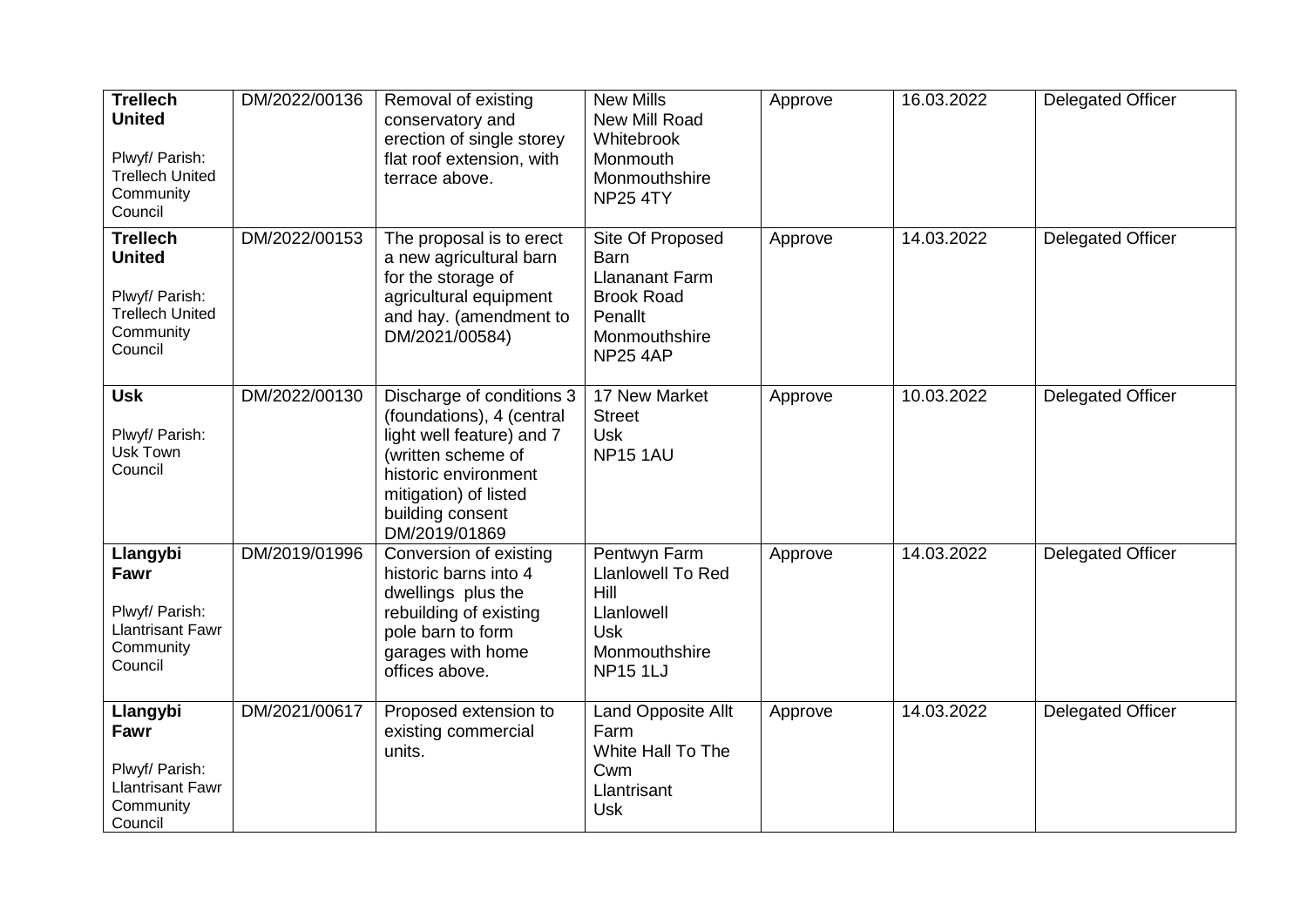|                                                                       |               |                                                                                                                               | Monmouthshire<br><b>NP15 1LG</b>                                                                                                     |         |            |                          |
|-----------------------------------------------------------------------|---------------|-------------------------------------------------------------------------------------------------------------------------------|--------------------------------------------------------------------------------------------------------------------------------------|---------|------------|--------------------------|
| <b>St Arvans</b><br>Plwyf/ Parish:<br>Tintern<br>Community<br>Council | DM/2021/01342 | Conversion of barn to<br>dwelling and installation<br>of sewage treatment<br>plant                                            | <b>Gethley Barn</b><br>Llan Y Nant Farm<br><b>Trellech Grange</b><br><b>NP16 6QN</b>                                                 | Refuse  | 15.03.2022 | <b>Delegated Officer</b> |
| <b>Caerwent</b><br>Plwyf/ Parish:<br>Caerwent<br>Community<br>Council | DM/2021/00685 | Retrospective application<br>for the retention of silage<br>clamp to north eastern<br>boundary of farmyard.                   | Penylan Farm<br><b>St Brides</b><br>Netherwent<br>Caldicot<br>Monmouthshire<br><b>NP26 3AS</b>                                       | Approve | 16.03.2022 | <b>Delegated Officer</b> |
| <b>Caerwent</b><br>Plwyf/ Parish:<br>Caerwent<br>Community<br>Council | DM/2021/01961 | Annexe.                                                                                                                       | <b>Chestnut Cottage</b><br><b>Five Lanes North</b><br><b>Fives Lanes</b><br>Caerwent<br>Caldicot<br>Monmouthshire<br><b>NP26 5PG</b> | Approve | 14.03.2022 | <b>Delegated Officer</b> |
| <b>St Marys</b><br>Plwyf/ Parish:<br>Chepstow Town<br>Council         | DM/2022/00083 | Loft conversion with<br>dormer to rear.                                                                                       | 17 St Ann Street<br>Chepstow<br>Monmouthshire<br><b>NP16 5HE</b>                                                                     | Approve | 14.03.2022 | <b>Delegated Officer</b> |
| Larkfield<br>Plwyf/ Parish:<br>Chepstow Town<br>Council               | DM/2021/01968 | Discharge of conditions 4<br>(Landscape Works) and<br>6 (Landscape<br>Maintenance) for<br>planning decision<br>DM/2021/00368. | <b>Chepstow Athletic</b><br>Club<br>Mathern Road<br>Chepstow<br>Monmouthshire<br><b>NP16 5JT</b>                                     | Approve | 16.03.2022 | <b>Delegated Officer</b> |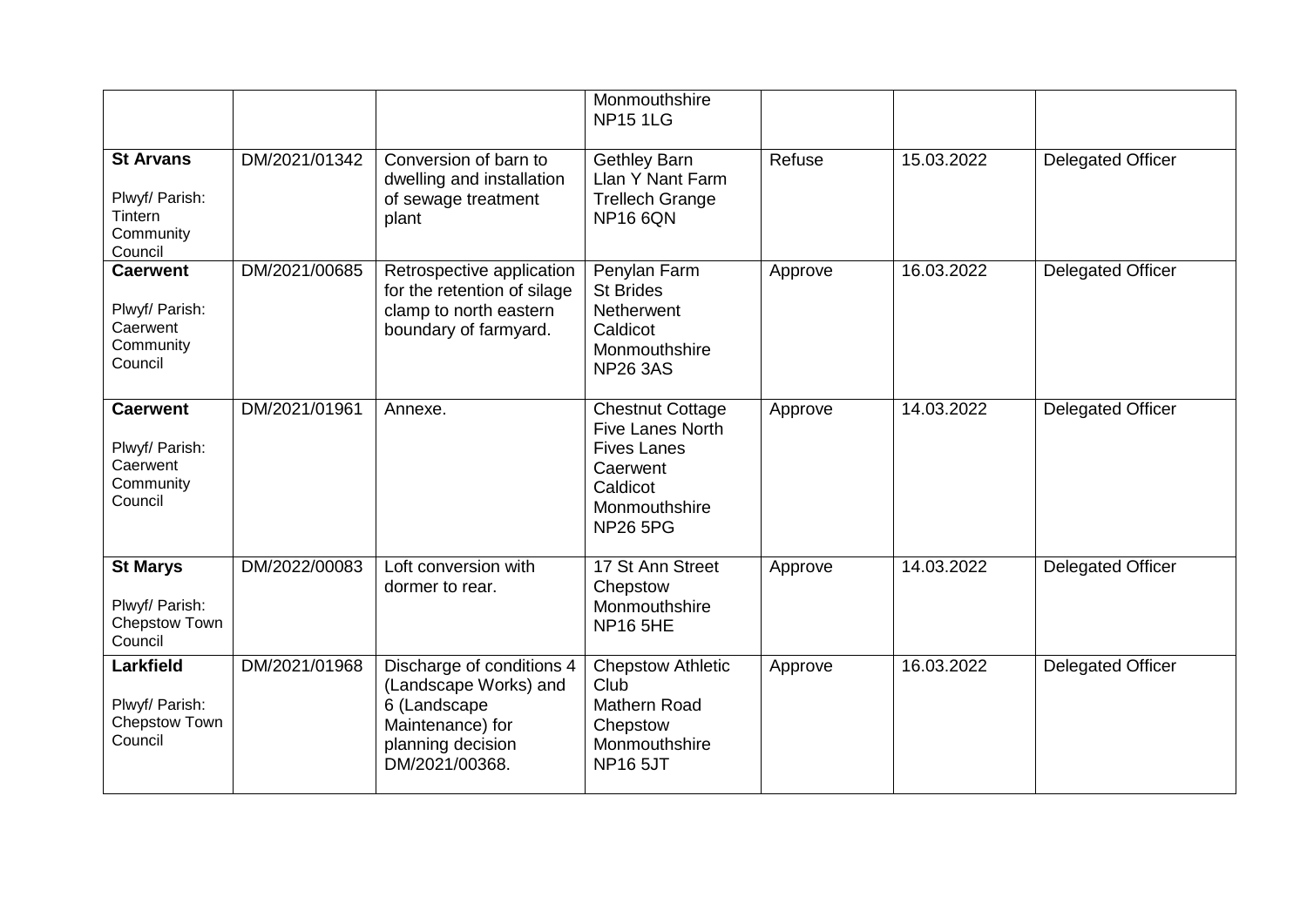| <b>Larkfield</b><br>Plwyf/ Parish:<br>Chepstow Town<br>Council                 | DM/2022/00001 | Minor alterations made<br>to previous application<br>DM/2021/00038: Site<br>configuration updates<br>including placement of<br>garage. Inclusion of new<br>side windows and front<br>fenestration alterations.                                                                                                                                                                                                | Apeldoorn<br><b>Hardwick Hill Lane</b><br>Chepstow<br>Monmouthshire<br><b>NP16 5PP</b>                 | Approve                | 15.03.2022 | <b>Delegated Officer</b> |
|--------------------------------------------------------------------------------|---------------|---------------------------------------------------------------------------------------------------------------------------------------------------------------------------------------------------------------------------------------------------------------------------------------------------------------------------------------------------------------------------------------------------------------|--------------------------------------------------------------------------------------------------------|------------------------|------------|--------------------------|
| <b>St</b><br><b>Christophers</b><br>Plwyf/ Parish:<br>Chepstow Town<br>Council | DM/2022/00040 | <b>Extension and</b><br>Alterations with<br>associated works.                                                                                                                                                                                                                                                                                                                                                 | 13 Camp Road<br><b>Bulwark</b><br>Chepstow<br>Monmouthshire<br><b>NP165QT</b>                          | Approve                | 15.03.2022 | Delegated Officer        |
| <b>St</b><br><b>Christophers</b><br>Plwyf/ Parish:<br>Chepstow Town<br>Council | DM/2022/00158 | Discharge of conditions 3<br>(external finishes) and 4<br>(biodiversity and<br>ecological mitigation and<br>enhancements) of<br>planning consent<br>DM/2020/00237                                                                                                                                                                                                                                             | 20 Sycamore<br>Avenue<br><b>Bulwark</b><br>Chepstow<br>Monmouthshire<br><b>NP16 5RH</b>                | Approve                | 10.03.2022 | <b>Delegated Officer</b> |
| <b>Rogiet</b><br>Plwyf/ Parish:<br>Rogiet<br>Community<br>Council              | DM/2022/00097 | Request that<br><b>Monmouthshire County</b><br>Council adopts a<br>screening opinion as to<br>whether the proposed<br>works to facilitate a new<br>park and ride facility at<br>Severn Tunnel Junction<br>constitutes<br><b>Environmental Impact</b><br>Assessment (EIA).<br>The proposed railway<br>station layout comprises<br>a 200-space car park<br>and a dedicated access<br>road for buses to drop off | North Of<br>Land At Severn<br><b>Tunnel Junction</b><br><b>Station Road</b><br>Rogiet<br>Monmouthshire | Not EIA<br>Development | 14.03.2022 | Delegated Officer        |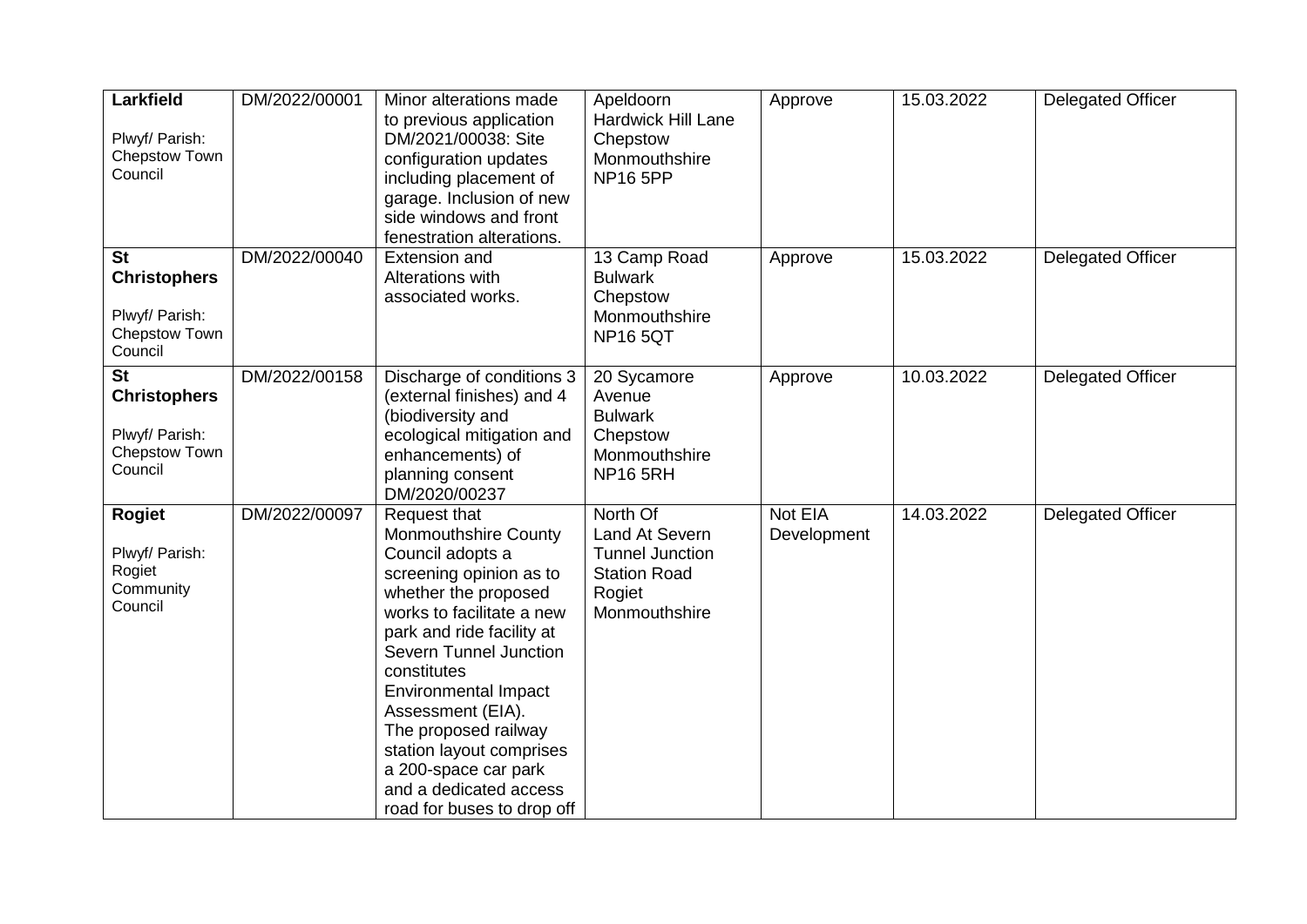|                                                                             |               | and pick up passengers.<br>There will also be<br>provision for active travel<br>and additional cycle<br>storage at the station.                                 |                                                                                                                |         |            |                          |
|-----------------------------------------------------------------------------|---------------|-----------------------------------------------------------------------------------------------------------------------------------------------------------------|----------------------------------------------------------------------------------------------------------------|---------|------------|--------------------------|
| <b>Rogiet</b><br>Plwyf/ Parish:<br>Rogiet<br>Community<br>Council           | DM/2022/00150 | Erection of storage unit,<br>for storage of hay and<br>other items of machinery.                                                                                | Paddock At The<br><b>Junction Of Bencroft</b><br>Lane And Silvarn<br>Road.<br>Monmouthshire<br><b>NP26 3UR</b> | Approve | 11.03.2022 | <b>Delegated Officer</b> |
| <b>Dewstow</b><br>Plwyf/ Parish:<br><b>Caldicot Town</b><br>Council         | DM/2021/02075 | Condition 2 of outline<br>planning permission -<br>access, appearance,<br>landscaping, layout and<br>scale relating to<br>application<br>DM/2021/00153.         | Land Adjoining 73<br>Park Road<br>Caldicot<br>Monmouthshire                                                    | Approve | 11.03.2022 | <b>Delegated Officer</b> |
| <b>Portskewett</b><br>Plwyf/ Parish:<br>Portskewett<br>Community<br>Council | DM/2021/02057 | Proposed replacement<br>boundary, dark walnut,<br>wood grain texture<br>composite fence.                                                                        | 75 Treetops<br>Portskewett<br>Caldicot<br>Monmouthshire<br><b>NP26 5RT</b>                                     | Approve | 10.03.2022 | <b>Delegated Officer</b> |
| <b>Portskewett</b><br>Plwyf/ Parish:<br>Portskewett<br>Community<br>Council | DM/2021/02095 | Proposal to convert the<br>current three bedroom<br>dormer bungalow into a<br>four bedroom house.                                                               | 19 Caldicot Road<br>Portskewett<br>Caldicot<br><b>NP26 5SL</b>                                                 | Approve | 16.03.2022 | <b>Delegated Officer</b> |
| <b>Devauden</b><br>Plwyf/ Parish:<br>Devauden<br>Community<br>Council       | DM/2021/01907 | Removal of condition 2<br>(The proposed<br>residential<br>accommodation shall be<br>used solely for purposes<br>ancillary to the main<br>dwelling and shall not | The Hay Barn<br>Tor Y Mynydd Farm<br>Tor-y-mynydd Road<br>Crosshands<br>Devauden<br>Monmouthshire<br>NP166NU   | Approve | 10.03.2022 | <b>Delegated Officer</b> |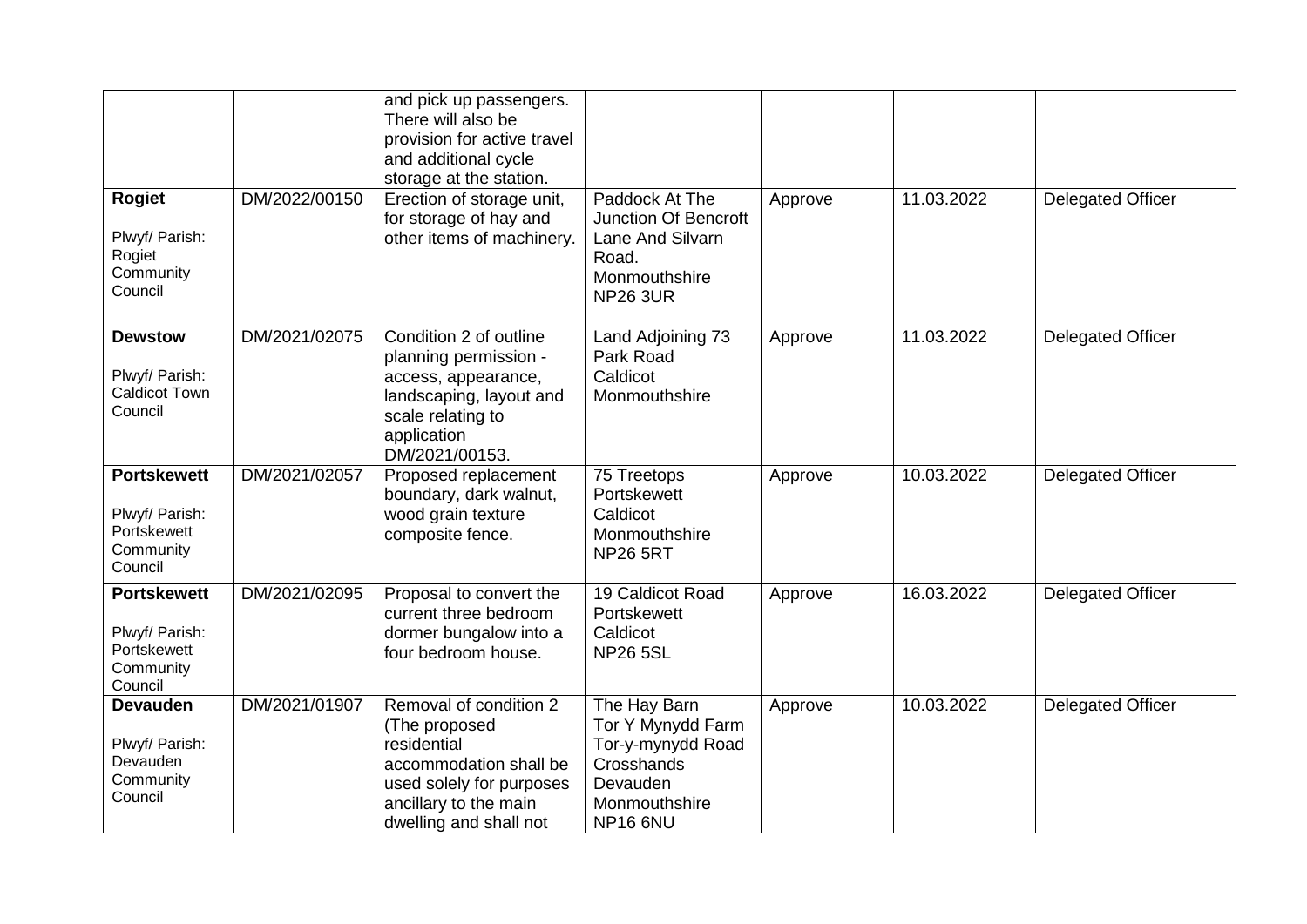|                                                                                            |               | form a separate unit of<br>accommodation) for<br>planning decision 18279.                                                                               |                                                                                                         |                        |            |                          |
|--------------------------------------------------------------------------------------------|---------------|---------------------------------------------------------------------------------------------------------------------------------------------------------|---------------------------------------------------------------------------------------------------------|------------------------|------------|--------------------------|
| <b>Dixton With</b><br><b>Osbaston</b><br>Plwyf/ Parish:<br>Monmouth<br><b>Town Council</b> | DM/2019/01178 | Renewal of consent<br>DC/2016/00018 - two<br>storey dwelling and<br>single storey garage.                                                               | Land Left Of Ty<br><b>Barden</b><br><b>Beaufort Road</b><br>Osbaston<br>Monmouthshire                   | Approve                | 15.03.2022 | <b>Delegated Panel</b>   |
| <b>Green Lane</b><br>Plwyf/ Parish:<br><b>Caldicot Town</b><br>Council                     | DM/2021/01480 | Change of use to rear<br>part of ground floor shop<br>to create an apartment<br>and the subdivision of<br>the first floor flat into 2<br>apartments.    | <b>Coral Betting</b><br>32 Newport Road<br>Caldicot<br>Monmouthshire<br><b>NP264BQ</b>                  | Approve                | 11.03.2022 | <b>Delegated Officer</b> |
| <b>Green Lane</b><br>Plwyf/ Parish:<br>Caldicot Town<br>Council                            | DM/2022/00139 | Refurbishment of<br>existing shopfront to<br>include facade upgrades<br>and remodelling.                                                                | <b>Wye Valley Studios</b><br>3 - 5 Newport Road<br>Caldicot<br>Monmouthshire<br><b>NP264BG</b>          | Approve                | 16.03.2022 | <b>Delegated Officer</b> |
| <b>Grofield</b><br>Plwyf/ Parish:<br>Abergavenny<br><b>Town Council</b>                    | DM/2021/01772 | Removal of sections of<br>internal wall and<br>replacement of broken<br>shopfront glazing.                                                              | Mountain<br>Warehouse/Neon<br>Sheep<br><b>High Street</b><br>Abergavenny<br>Monmouthshire<br>NP75RY     | Approve                | 11.03.2022 | <b>Delegated Officer</b> |
| <b>Grofield</b><br>Plwyf/ Parish:<br>Abergavenny<br><b>Town Council</b>                    | DM/2022/00050 | Formal request for an<br><b>Environmental Impact</b><br>Assessment (EIA)<br>Screening Opinion for<br>the construction of an<br>active travel foot path, | Land Known As<br><b>Castle Meadows</b><br><b>Castle Meadows</b><br>Park<br>Abergavenny<br>Monmouthshire | Not EIA<br>Development | 14.03.2022 | <b>Delegated Officer</b> |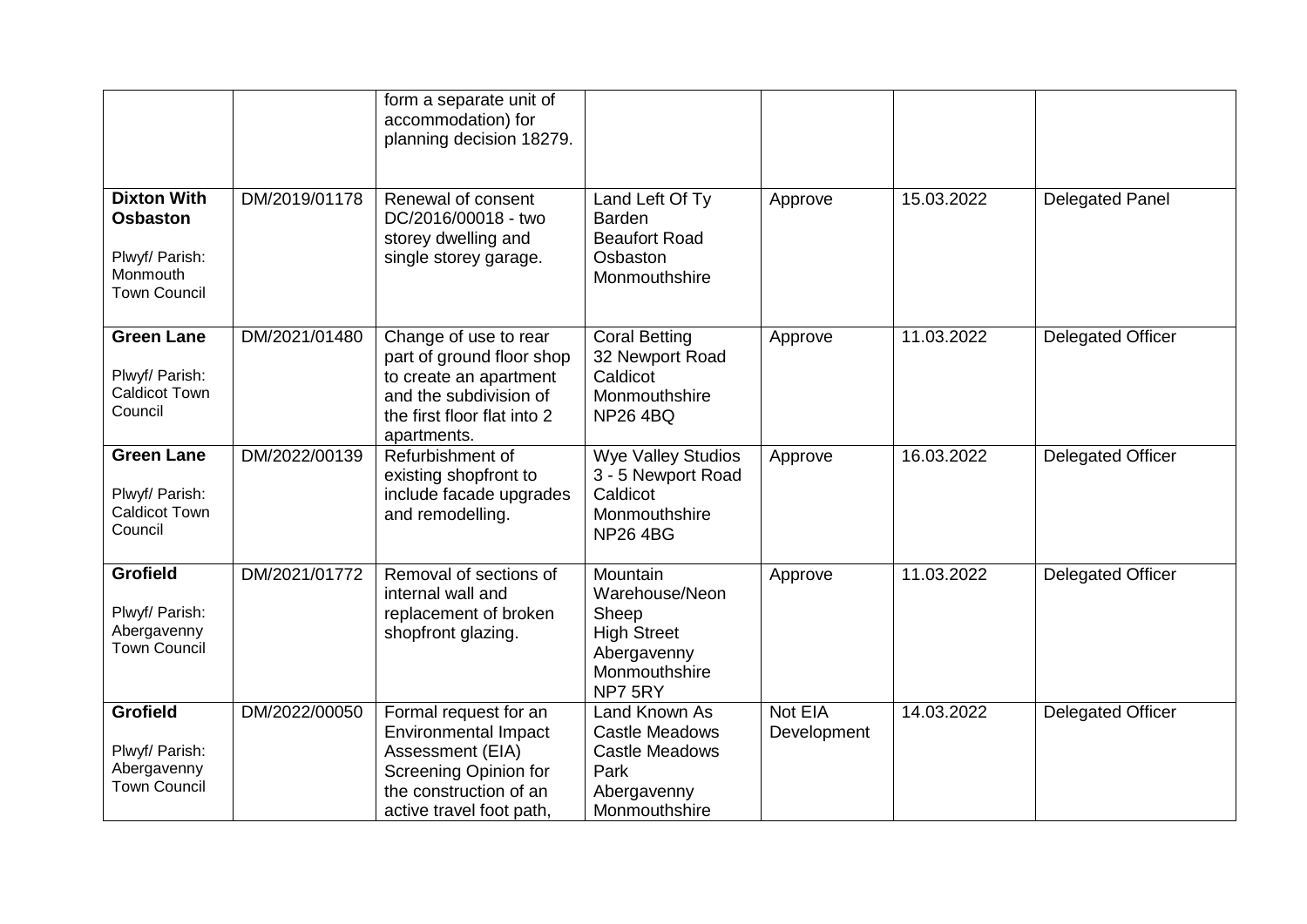|                                                                             |               | and bridge<br>improvements within<br>Castle Meadows,<br>Abergavenny.                                                                         |                                                                                                            |                                |            |                           |
|-----------------------------------------------------------------------------|---------------|----------------------------------------------------------------------------------------------------------------------------------------------|------------------------------------------------------------------------------------------------------------|--------------------------------|------------|---------------------------|
| <b>Grofield</b><br>Plwyf/ Parish:<br>Abergavenny<br><b>Town Council</b>     | DM/2022/00105 | Demolition Notification -<br>Single storey ante-natal<br>building located on the<br>southern side of the main<br>hospital building.          | Ante-natal Unit<br>Nevill Hall Hospital<br><b>Brecon Road</b><br>Abergavenny<br>Monmouthshire<br>NP77EG    | Approve                        | 14.03.2022 | <b>Delegated Officer</b>  |
| <b>Mill</b><br>Plwyf/ Parish:<br>Magor With<br>Undy<br>Community<br>Council | DC/2011/00083 | Proposed retail<br>development (detailed<br>submission) (Amended<br>plans received<br>12/09/2018)                                            | <b>Magor Motors</b><br><b>Newport Road</b><br>Magor<br>Caldicot<br>Monmouthshire<br><b>NP26 3HN</b>        | Approved<br>Subject To<br>S106 | 14.03.2022 | <b>Committee Decision</b> |
| <b>Mill</b><br>Plwyf/ Parish:<br>Magor With<br>Undy<br>Community<br>Council | DM/2021/01936 | Continued use as smithy<br>and metal workshop.                                                                                               | <b>Blackwall Stud</b><br><b>Black Wall Lane</b><br>Magor<br>Caldicot<br>Monmouthshire<br><b>NP26 3EB</b>   | Approve                        | 11.03.2022 | <b>Delegated Officer</b>  |
| <b>Mill</b><br>Plwyf/ Parish:<br>Magor With<br>Undy<br>Community<br>Council | DM/2021/02069 | Infill of existing covered<br>area and repositioned<br>entrance door to surgery.<br>Minor alterations to<br>window and door<br>fenestration. | <b>Dorset House</b><br><b>Brassknocker Street</b><br>Magor<br>Caldicot<br>Monmouthshire<br><b>NP26 3EG</b> | Approve                        | 15.03.2022 | <b>Delegated Officer</b>  |
| <b>Mill</b><br>Plwyf/ Parish:<br>Magor With<br>Undy<br>Community            | DM/2022/00052 | Non-material<br>amendment to planning<br>reference<br>DM/2021/00804 to<br>substitute drawings to                                             | <b>Magor Brewery</b><br>Newport Road<br>Magor<br>Caldicot<br>Monmouthshire                                 | Approve                        | 10.03.2022 | <b>Delegated Officer</b>  |